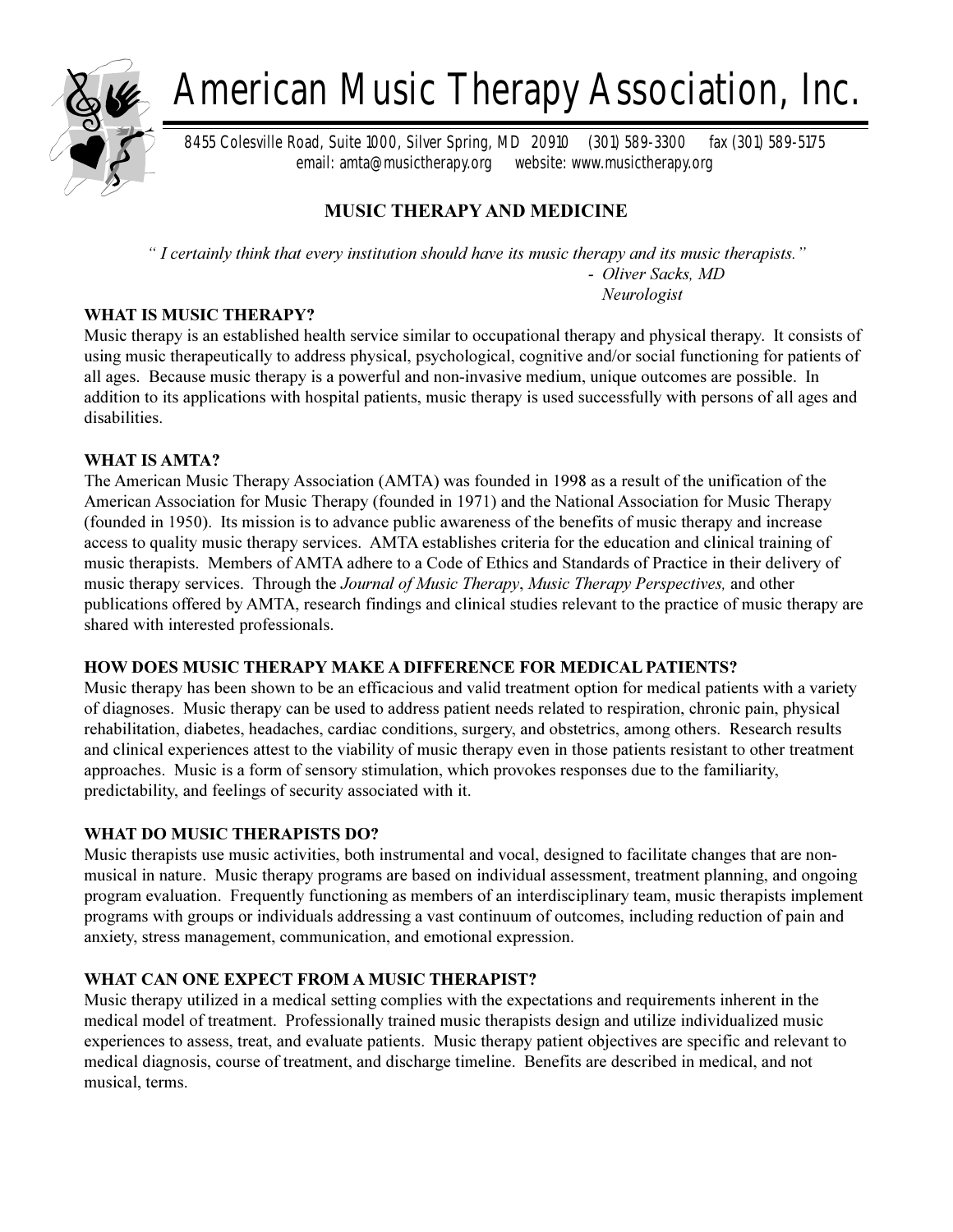#### Through a planned and systematic use of music and music activities, the music therapist provides opportunities for:

- Anxiety and stress reduction
- Nonpharmacological management of pain and discomfort
- Positive changes in mood and emotional states
- Active and positive patient participation in treatment
- Decreased length of stay  $\bullet$

#### In addition, music therapy may allow for:

- Emotional intimacy with families and caregivers
- Relaxation for the entire family
- Meaningful time spent together in a positive, creative way  $\bullet$

#### WHO IS QUALIFIED AS A MUSIC THERAPIST?

Graduates of colleges or universities from more than 70 approved music therapy degree programs are eligible to take a national certification examination in music therapy. Those who pass the exam become Board Certified (MT-BC) demonstrating entry level skills in the profession. In addition to the MT-BC credential, other recognized professional designations are Registered Music Therapist (RMT), Certified Music Therapist (CMT), and Advanced Certified Music Therapist (ACMT), as listed with the National Music Therapy Registry. Professionals who have proper training and credentials are the only ones qualified to provide music therapy services.

#### **WHERE DO MUSIC THERAPISTS WORK?**

Music therapists offer services in medical hospitals, skilled and intermediate care facilities, rehabilitation hospitals, adult day care centers, senior centers, hospices, psychiatric treatment centers, drug and alcohol programs, schools and other facilities. In the medical setting, music therapists work with a variety of patient needs, and may work in many different hospital units, including ICU, NICU, Pre- and Post-Op, surgery, chronic pain management, cardiac care, obstetrics, emergency, pediatrics, physical rehabilitation, and outpatient programs. Some therapists are self-employed and work on the basis of independent contracts, while others are salaried hospital employees.

## **HOW DOES MUSIC THERAPY HELP PATIENTS AND HEALTH CARE STAFF?**

Dr. Walter Quan, Jr., Oncologist-Hematologist of St. Luke's Medical Center in Cleveland, Ohio, attests that: "Music therapy has a wide range of applications. We see some patients whose blood pressure does come down and seems to stay down through regular use of music therapy. Another important aspect is the use in the labor and delivery room. We know that patients, who go through Lamaze training for instance, can also use music therapy to help them relax and to have pain relief in terms of labor pains."

Music therapy is quantifiable and qualitative. Dr. Quan continues: "...[I]n general as a physician you only use those things that you can measure or that have a number related to [them]... but there are a number of disciplines, and music therapy is one of them, where there is a qualitative effect which can give a lot of benefit for patients."

Music therapists complete assessments for each patient and collect extensive data in order to write a complex patient history and develop a client-centered treatment plan. The music therapist is then able to evaluate the patient during the course of treatment. All of this contributes to the quantifiability of music therapy treatment.

Music therapy is reimbursable. The government has recognized music therapy as a reimbursable service. A program memorandum was released in June, 1995 by the Health Care Financing Administration (HCFA) that cited music therapy as a reimbursable service under Medicare's Partial Hospitalization Benefit; other coverage is on a case-by-case basis. Similarly, insurance companies are recognizing the advantages of covering music therapy as a benefit as they respond to increasing market demand for greater patient choice of health care services. Healthcare plans are reimbursing for music therapy services on a case-by-case basis, as well, based on medical necessity.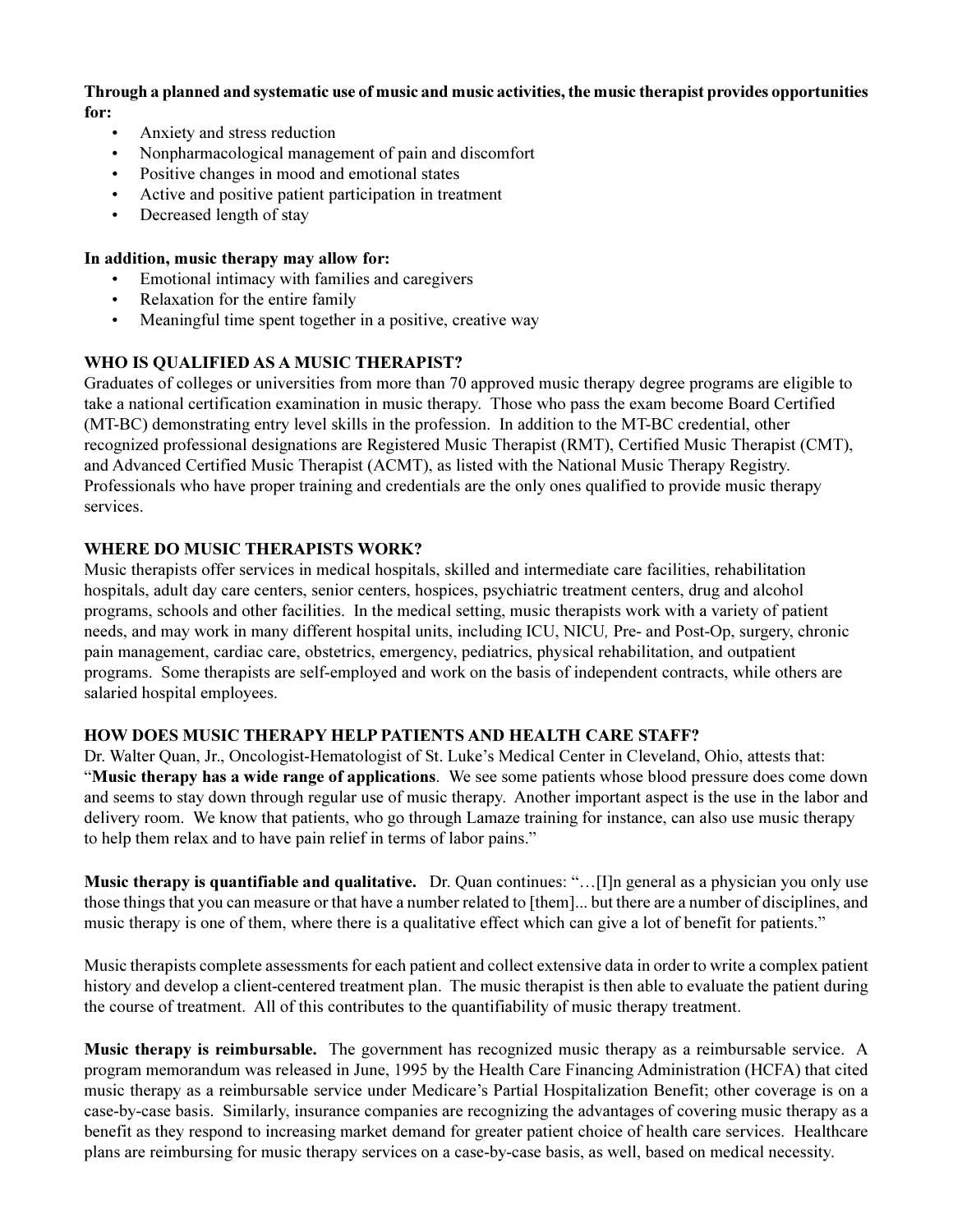Music therapy interventions are favored for the ability to meet quality of life needs. As quality of life issues and patient choice are pushed to the forefront of the national healthcare agenda, music therapy is being increasingly recognized for its unique contribution to patient quality of life.

#### Music therapy can help to relieve pain and reduce stress and anxiety for the patient, resulting in physiological changes, including:  $\bullet$

 $\bullet$ 

Improved respiration  $\bullet$ 

Reduced heart rate

Relaxed muscle tension

- Lower blood pressure
- Improved cardiac output  $\bullet$

Music therapy has been shown to have a significant effect on a patient's perceived effectiveness of treatment, self reports of pain reduction, relaxation, respiration rate, behaviorally observed and self-reported anxiety levels, and patient choice of anesthesia and amount of analgesic medication.

## **WHY MUSIC THERAPY?**

## William Frohlich, President, Beth Abraham Health Services in New York, talks about music therapy as part of the total treatment modality:

"I think that the therapist plays an integral team role when you are talking about a team of physicians, a team of nurses, therapists, physical or occupational therapists and so on... included in that team needs to be a music therapist. The observations where a patient may be singing where they could not speak before or they may be walking or dancing where they could not move before – that is important for the music therapist to bring to the occupational therapist or physical therapist to become part of the total treatment modality."

#### Dr. Walter Quan, Jr., Hematologist-Oncologist, St. Luke's Medical Center in Cleveland, Ohio, on music therapy in the treatment of cancer:

"The mind/body relationship is particularly important in terms of looking at the immune system to treat cancer. We believe that patients who are under less stress, who are in a brighter mood, appear to do better in terms of their anti-cancer therapy. I think that music therapy and imaging and immune therapy of cancer all tie together... I think it can be helpful in conjunction with biologic therapy for cancer. A study done just relatively recently on cancer patients showed that approximately three quarters of cancer patients that had their usual pain medicines but also had the additional music therapy experienced less pain then previously... Music therapy in helping patients relax could possibly be beneficial in raising the innate immune system which could have therapeutic implications for cancer."

## Susan Shurin, M.D., Chief of Pediatric-Hematology, Oncology at the Ireland Cancer Center in Cleveland, Ohio, comments on the effectiveness of music therapy in treatment of neurological impairments:

"Music therapy enables people to sometimes put words together in ways that are hard for them to do otherwise. ... [I] t often seems to be easier if [the patient] has the rhythm and cadence that comes along with music. Particularly with people with certain kinds of neurological deficits I think that [music therapy] can be very helpful. The music seems to get through to the patient and in many ways it enables [the patient] to get through to us which [may be] very hard to do with any other modality."

## Joseph Arezzo, PhD, Vice Chair, Department of Neuroscience, Albert Einstein College of Medicine, New York, talks about music therapy's role in restorative neurology:

"[T] he degree to which function can be recovered is phenomenal and we are just tapping into the extent that we can get recovery following stroke or injury or disease. We hope that music might play a particularly important role in helping [the regeneration of] those cells, in helping the individual learn to interpret the pattern and essentially to help that person learn again."